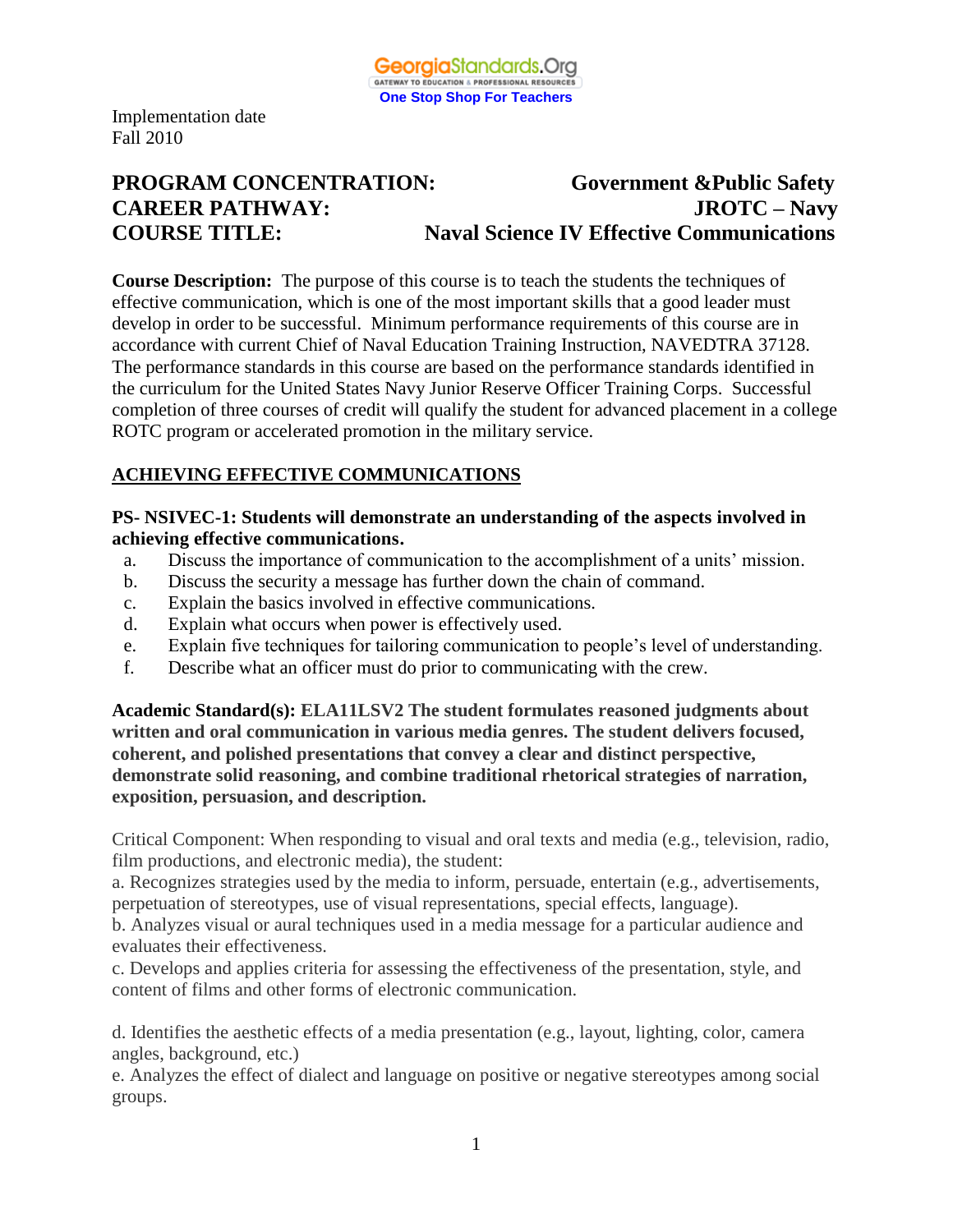Critical Component: When delivering and responding to presentations, the student:

a. Uses effective and interesting language, including informal expressions for effect, Standard American English for clarity, technical language for specificity.

b. Evaluates and uses different effects (e.g., visual, music, sound, graphics) to create competent presentations or productions.

d. Delivers oral presentations that incorporate the elements of narration, exposition, persuasion, and/or literary analysis.

c. Analyzes effective speeches made for a variety of purposes and prepares and delivers a speech containing these same features.

## **PRODUCING EFFECTIVE ORAL and WRITTEN COMMUNICATIONS**

## **PS- NSIVEC -2: Students will understand that for an order to be effective it must be understood by the lowest command level tasked with carrying out the mission or objective.**

- a. Discuss what a leader must do before he or she can issue a crisp, clear oral or written message.
- b. Discuss the ways seniors and subordinates may react to a communication.

**Academic Standard(s): ELA9LSV2 The student formulates reasoned judgments about written and oral communication in various media genres. The student delivers focused, coherent, and polished presentations that convey a clear and distinct perspective, demonstrate solid reasoning, and combine traditional rhetorical strategies of narration, exposition, persuasion, and description.**

Critical Component: When responding to written and oral texts and media (e.g., television, radio, film productions, and electronic media), the student:

a. Assesses the ways language and delivery affect the mood and tone of the oral communication and impact the audience.

## **PS- NSIVEC -3: Students will understand that to ensure that an intended message has been received is to look at the results.**

- a. Discuss the concept that a successful communicator understands that different people respond differently to messages.
- b. Discuss the concept that setting the example is the basic way to communicate with others.
- c. Explain the two assumptions that can cause difficulty in communications.
- d. Explain Descartes' rules of logic of speaking.
- e. Discuss what a leader should do when delivering an order.
- f. Explain what voice and inflection convey.
- g. Discuss the importance about the manner in which the reader is addressed in written communications.

**Academic Standard(s): ELAWLRC3 The student acquires new vocabulary in each content area and uses it correctly. The student**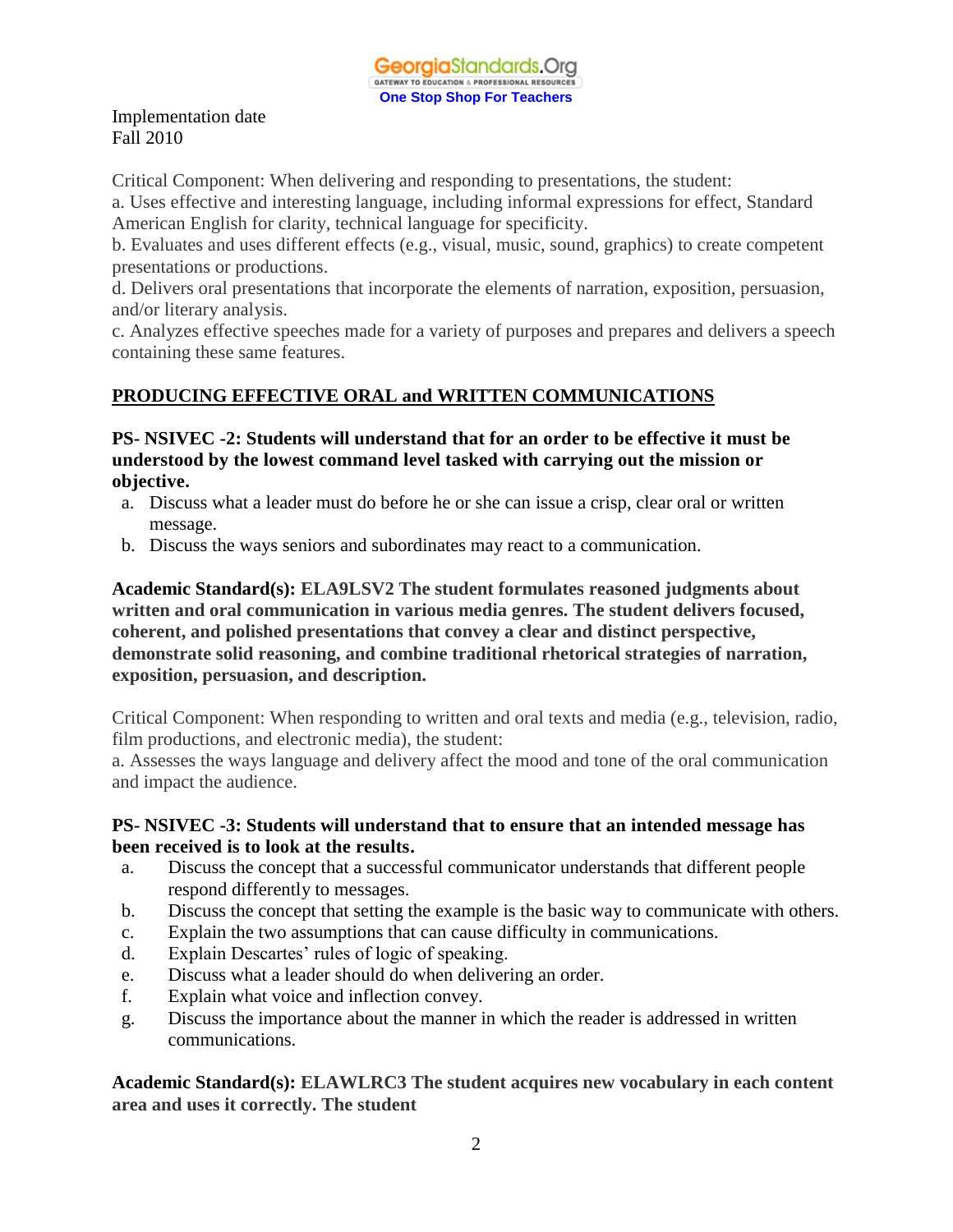

- a. Demonstrates an understanding of contextual vocabulary in various subjects.
- b. Uses content vocabulary in writing and speaking.
- c. Explores understanding of new words found in subject area texts.

# **COMMUNICATIONS: A TWO-WAY EXCHANGE of INFORMATION**

## **PS- NSIVEC -4: Students will understand that the ability to convey messages from one person to another is dependent on the attitude and the motivation of the receiver.**

- a. Identify the primary consideration in the communication process.
- b. Cite the five principles that help increase the accuracy of a message.
- c. Discuss the dual responsibility in effective communication.

**Academic Standard(s): ELA10LSV2 The student formulates reasoned judgments about written and oral communication in various media genres. The student delivers focused, coherent, and polished presentations that convey a clear and distinct perspective, demonstrate solid reasoning, and combine traditional rhetorical strategies of narration, exposition, persuasion, and description.**

Critical Component: When responding to visual and oral texts and media (e.g., television, radio, film productions, and electronic media), the student:

b. Evaluates the clarity, quality, effectiveness, and general coherence of a speaker's important points, arguments, evidence, organization of ideas, delivery, diction, and syntax.

e. Analyzes the four basic types of persuasive speech (e.g., propositions of fact, value, problem, or policy) and understands the similarities and differences in their patterns of organization and the use of persuasive language, reasoning, and proof.

## **PS- NSIVEC -5: Students will understand that one of the foremost responsibilities of a leader is to serve as the example or model for his or her followers in everything that he or she does or is.**

- a. Discuss the concepts of setting the example as one of the foremost responsibilities of a leader.
- b. Identify what great leaders like Winston Churchill, Franklin Roosevelt, General MacArthur and Admirals Nimitz and Halsey have in common.
- c. Discuss the simple formula for successful communication.
- d. Describe the stereotypes that individuals carry with them.
- e. Discuss how a leader sets the moral tone for subordinates.

## **Academic Standard(s): ELA12W2 The student demonstrates competence in a variety of genres.**

Critical Component: The student produces narrative writing that applies polished narrative strategies acquired in previous grades, in other genres of writing such as reflective compositions, historical investigative reports, and literary analyses, by raising the level of critical thinking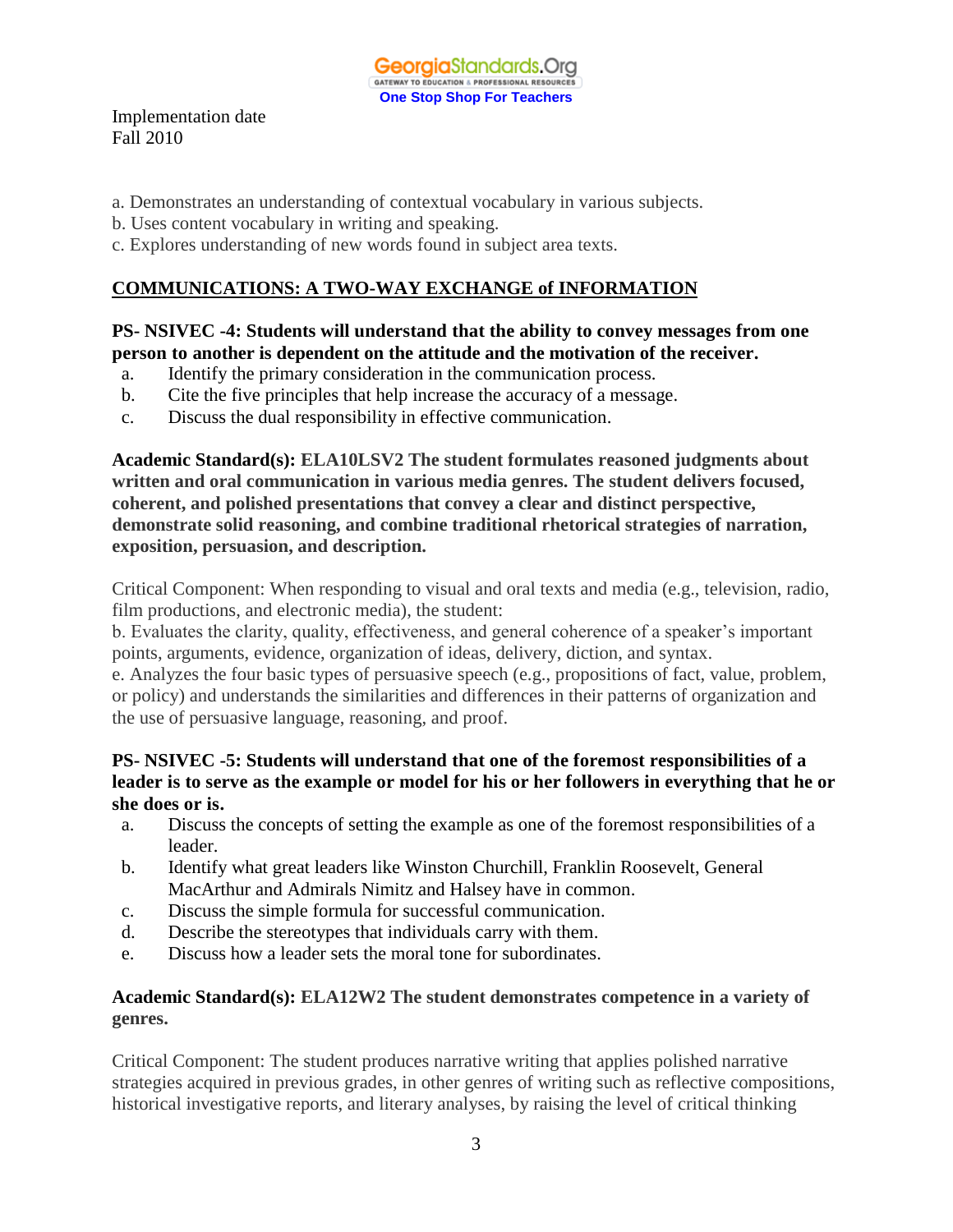skills and rhetorical techniques

Critical Component: The student produces expository (informational) writing to explain an idea or concept and/or convey information and ideas from primary and secondary sources accurately and coherently; the student:

- a. Engages the interest of the reader.
- b. Formulates a coherent thesis or controlling idea.

c. Coherently develops the controlling idea and/or supports the thesis by incorporating evidence from both primary and secondary sources, as applicable.

#### **PS- NSIVEC -6: Students will understand that communications as a component of planning requires a leader to engage in a continual exchange of ideas, requirements, and objectives with others.**

- a. Discuss what a leader does to ensure development of useful plans.
- b. Discuss the three aspects of communication that are sufficient to convey an order.
- c. Explain why a follow-up system on plans and objectives are important.
- d. Cite the five criteria for effective listening techniques.
- e. Discuss how to go about seeking acknowledgement of a message when the delivery and comprehension of the message are important.

## **Academic Standard(s): ELA10W4 The student practices both timed and process writing and, when applicable, uses the writing process to develop, revise, and evaluate writing. The student**

- a. Plans and drafts independently and resourcefully.
- b. Revises writing to improve the logic and coherence of the organization and controlling perspective.
- c. Revises writing for specific audiences, purposes, and formality of the contexts.
- d. Revises writing to sharpen the precision of word choice and achieve desired tone.
- e. Edits writing to improve word choice, grammar, punctuation, etc.

## **WRITTEN COMMUNICATIONS**

#### **PS- NSIVEC -7: Students will demonstrate knowledge that written communications are very important when orders are complicated, when they are extremely formal, and when they are very important to the safety of the men and the ship.**

- a. Discuss when it is better to communicate in writing as opposed to verbally.
- b. Describe a key advantage of written orders.
- c. Identify the characteristics that are normally associated with the use of written orders in the Navy.
- d. Discuss when a written order should be used, and when it should not be used.

**Academic Standard(s): ELA10RC2 The student participates in discussions related to curricular learning in all subject areas. The student**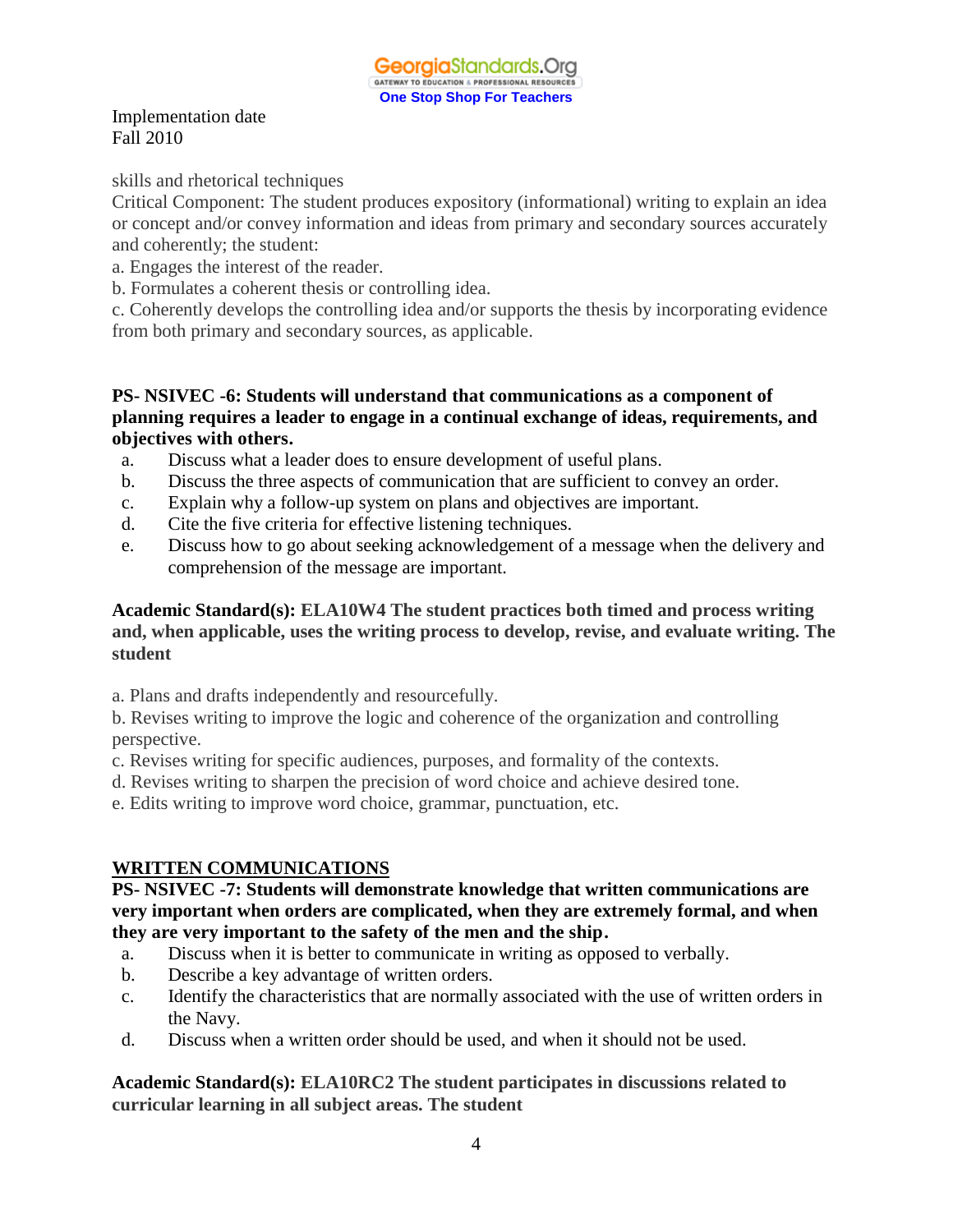GeorgiaStandards.Org GATEWAY TO EDUCATION & PROFESSIONAL RESOURCE **One Stop Shop For Teachers**

Implementation date Fall 2010

- a. Identifies messages and themes from books in all subject areas.
- b. Responds to a variety of texts in multiple modes of discourse.
- c. Relates messages and themes from one subject area to those in another area.
- d. Evaluates the merits of texts in every subject discipline.
- e. Examines the author's purpose in writing.
- f. Recognizes the features of disciplinary texts.

# **ORAL COMMUNICATIONS**

## **PS- NSIVEC -8: Students will understand the limitations of oral communications as they pertain to complex tasks requiring detailed explanations.**

- a. Discuss what is meant by a verbal order.
- b. Identify three criteria that good orders meet.
- c. Identify four situations particularly suited for using oral orders.

**Academic Standard(s): ELA11LSV2 The student formulates reasoned judgments about written and oral communication in various media genres. The student delivers focused, coherent, and polished presentations that convey a clear and distinct perspective, demonstrate solid reasoning, and combine traditional rhetorical strategies of narration, exposition, persuasion, and description.**

Critical Component: When responding to visual and oral texts and media (e.g., television, radio, film productions, and electronic media), the student:

d. Delivers oral presentations that incorporate the elements of narration, exposition, persuasion, and/or literary analysis.

c. Analyzes effective speeches made for a variety of purposes and prepares and delivers a speech containing these same features.

# **AVOIDING COMMUNICATION PITFALLS**

## **PS- NSIVEC -9: Students will demonstrate knowledge of how to avoid communication pitfalls that leave room for interpretation of meaning.**

- a. Discuss when it is most likely that orders will be misunderstood.
- b. Discuss the importance of providing background information for the proper execution of an order.
- c. Discuss how a leader can avoid having his orders distorted as they pass through the chain of command.
- d. Discuss why administrative failures can occur when strict compliance is expected from discretionary orders.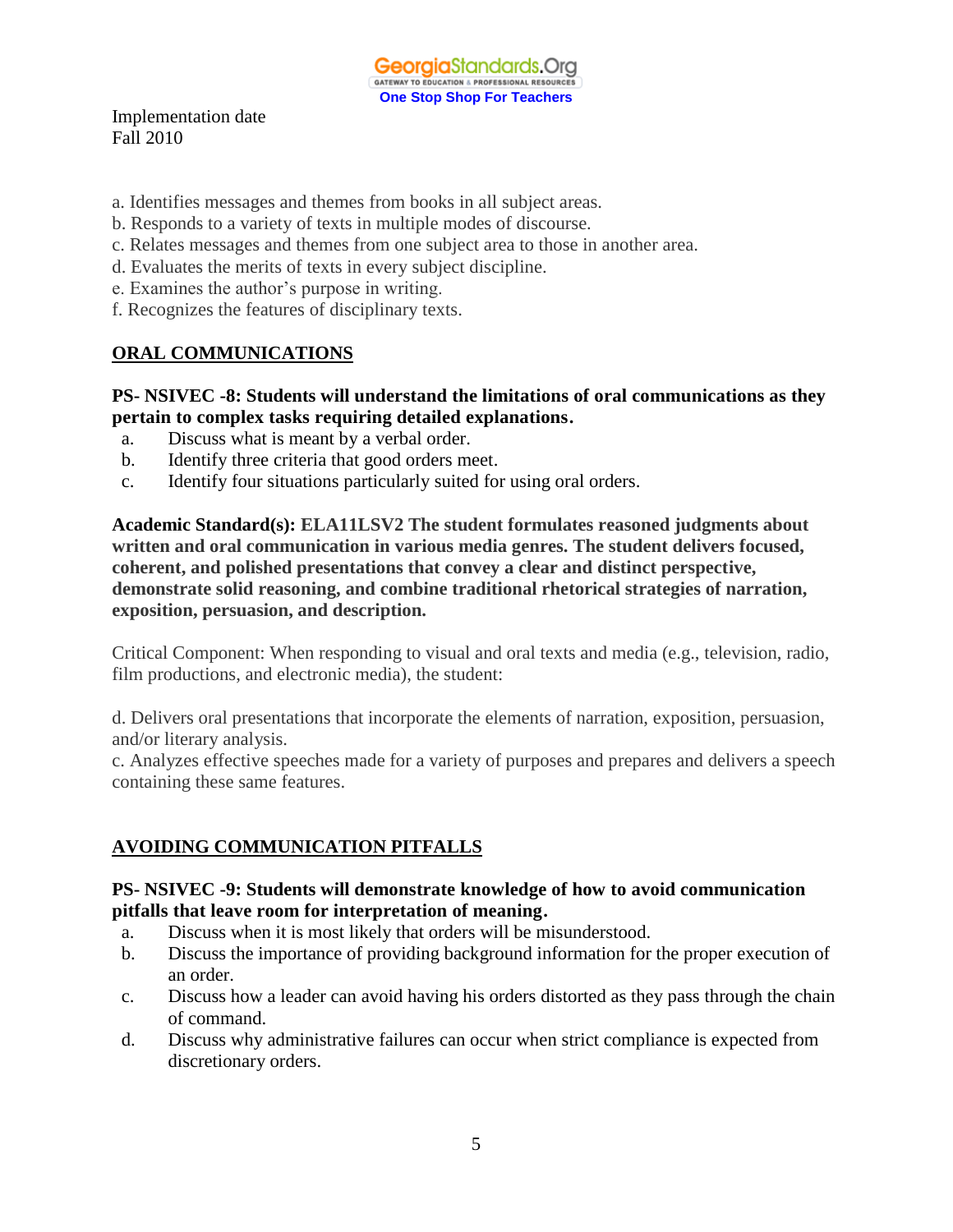**Academic Standard(s): ELA10LSV2 The student formulates reasoned judgments about written and oral communication in various media genres. The student delivers focused, coherent, and polished presentations that convey a clear and distinct perspective, demonstrate solid reasoning, and combine traditional rhetorical strategies of narration, exposition, persuasion, and description.**

Critical Component: When responding to visual and oral texts and media (e.g., television, radio, film productions, and electronic media), the student:

a. Analyzes historically significant speeches to find the rhetorical devices and features that make them memorable.

b. Evaluates the clarity, quality, effectiveness, and general coherence of a speaker's important points, arguments, evidence, organization of ideas, delivery, diction, and syntax.

c. Analyzes the types of arguments used by the speaker, including argument by causation, analogy, authority, emotion, and logic.

# **COMMUNICATION PRESENTATIONS**

## **PS- NSIVEC -10: Students will demonstrate confidence and proficiency in communications by presenting both a written and an oral presentation.**

- a. Develop and present a written communiqué.
- b. Develop and present an oral communiqué.

**Academic Standard(s): ELA10LSV2 The student formulates reasoned judgments about written and oral communication in various media genres. The student delivers focused, coherent, and polished presentations that convey a clear and distinct perspective, demonstrate solid reasoning, and combine traditional rhetorical strategies of narration, exposition, persuasion, and description.**

Critical Component: When delivering and responding to presentations, the student:

a. Delivers narrative, expository, or persuasive presentations that incorporate the same elements found in that mode or genre of writing.

b. Delivers oral responses to literature that incorporate the same elements found in written literary analysis.

c. Uses props, visual aids, graphs, or electronic media to enhance the appeal and accuracy of presentations.

# **Reading Across the Curriculum**

# **Reading Standard Comment**

After the elementary years, students engage in reading for learning. This process sweeps across all disciplinary domains, extending even to the area of personal they experience text in all genres and modes of discourse. In the study of various disciplines of learning (language arts, mathematics, science, social studies), students must learn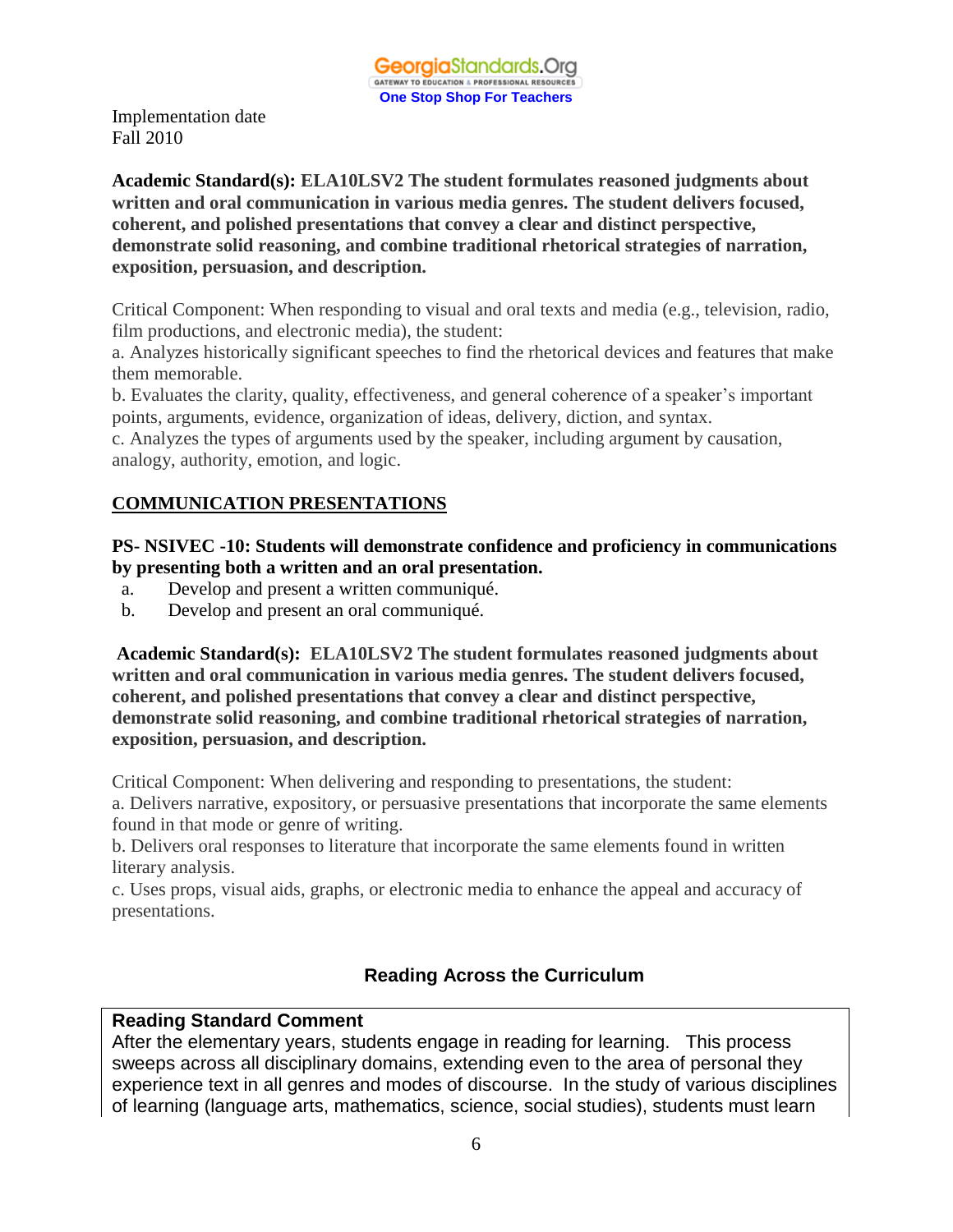through reading the communities of discourse of each of those disciplines. Each subject has its own specific vocabulary, and for students to excel in all subjects, they must learn the specific vocabulary of those subject areas in context.

Beginning with the middle grades years, students begin to self-select reading materials based on personal interests established through classroom learning. Students become curious about science, mathematics, history, and literature as they form contexts for those subjects related to their personal and classroom experiences. As students explore academic areas through reading, they develop favorite subjects and become confident in their verbal discourse about those subjects.

Reading across curriculum content develops both academic and personal interests in students. As students read, they develop both content and contextual vocabulary. They also build good habits for reading, researching, and learning. The Reading Across the Curriculum standard focuses on the academic and personal skills students acquire as they read in all areas of learning.

Students will enhance reading in all curriculum areas by:

- a. Reading in all curriculum areas
	- Read a minimum of 25 grade-level appropriate books per year from a variety of subject disciplines and participate in discussions related to curricular learning in all areas.
	- Read both informational and fictional texts in a variety of genres and modes of discourse.
	- Read technical texts related to various subject areas.
- b. Discussing books
	- Discuss messages and themes from books in all subject areas.
	- Respond to a variety of texts in multiple modes of discourse.
	- Relate messages and themes from one subject area to messages and themes in another area.
	- Evaluate the merit of texts in every subject discipline.
	- Examine author's purpose in writing.
	- Recognize the features of disciplinary texts.
- c. Building vocabulary knowledge
	- Demonstrate an understanding of contextual vocabulary in various subjects.
	- Use content vocabulary in writing and speaking.
	- Explore understanding of new words found in subject area texts.
- d. Establishing context
	- Explore life experiences related to subject area content.
	- Discuss in both writing and speaking how certain words are subject area related.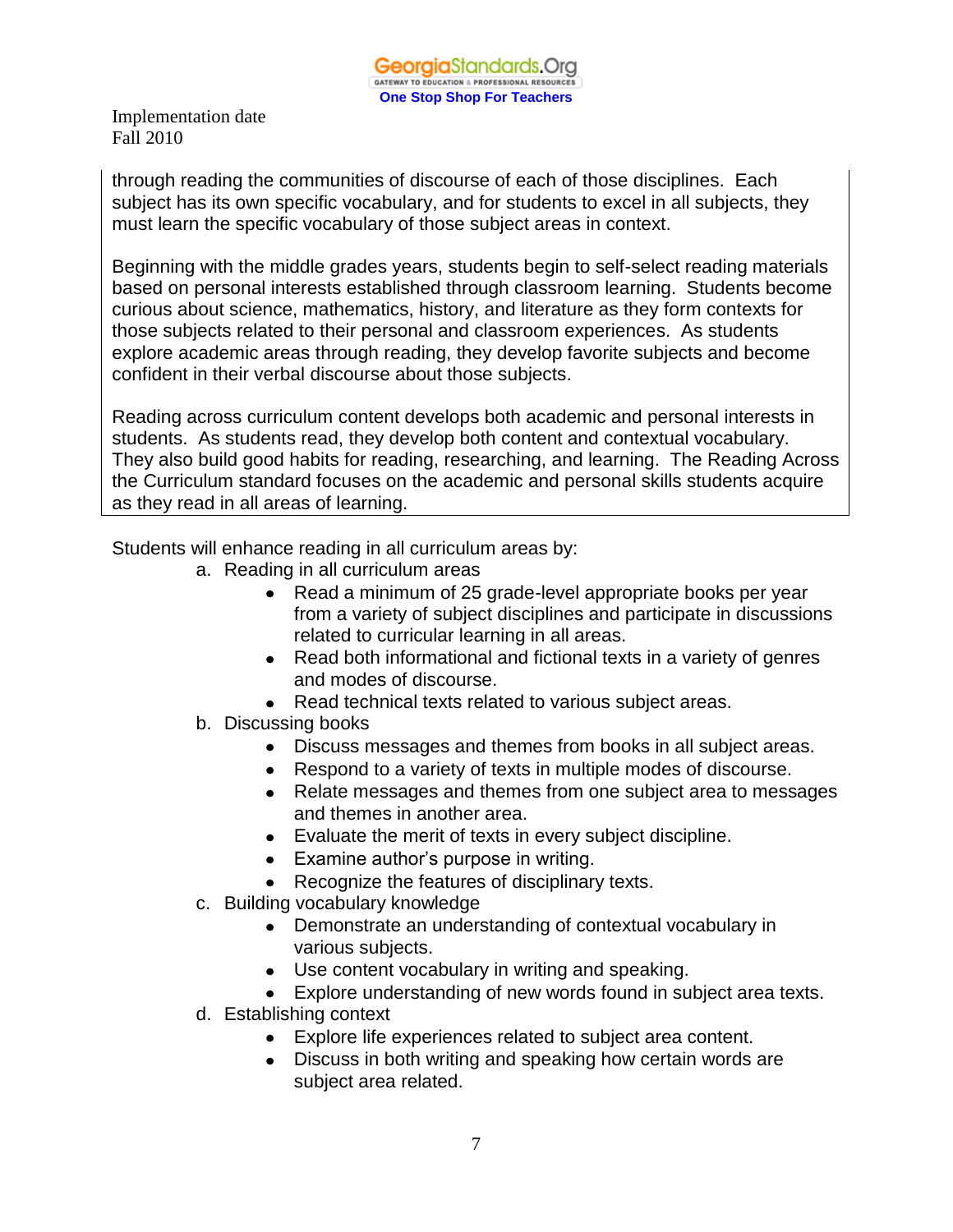

> Determine strategies for finding content and contextual meaning for unknown words.

# **CTAE Foundation Skills**

The Foundation Skills for Career, Technical and Agricultural Education (CTAE) are critical competencies that students pursuing any career pathway should exhibit to be successful. As core standards for all career pathways in all program concentrations, these skills link career, technical and agricultural education to the state's academic performance standards.

The CTAE Foundation Skills are aligned to the foundation of the U. S. Department of Education's 16 Career Clusters. Endorsed by the National Career Technical Education Foundation (NCTEF) and the National Association of State Directors of Career Technical Education Consortium (NASDCTEc), the foundation skills were developed from an analysis of all pathways in the sixteen occupational areas. These standards were identified and validated by a national advisory group of employers, secondary and postsecondary educators, labor associations, and other stakeholders. The Knowledge and Skills provide learners a broad foundation for managing lifelong learning and career transitions in a rapidly changing economy.

**CTAE-FS-1 Technical Skills:** Learners achieve technical content skills necessary to pursue the full range of careers for all pathways in the program concentration.

**CTAE-FS-2 Academic Foundations:** Learners achieve state academic standards at or above grade level.

**CTAE-FS-3 Communications:** Learners use various communication skills in expressing and interpreting information.

**CTAE-FS-4 Problem Solving and Critical Thinking:** Learners define and solve problems, and use problem-solving and improvement methods and tools.

**CTAE-FS-5 Information Technology Applications:** Learners use multiple information technology devices to access, organize, process, transmit, and communicate information.

**CTAE-FS-6 Systems:** Learners understand a variety of organizational structures and functions.